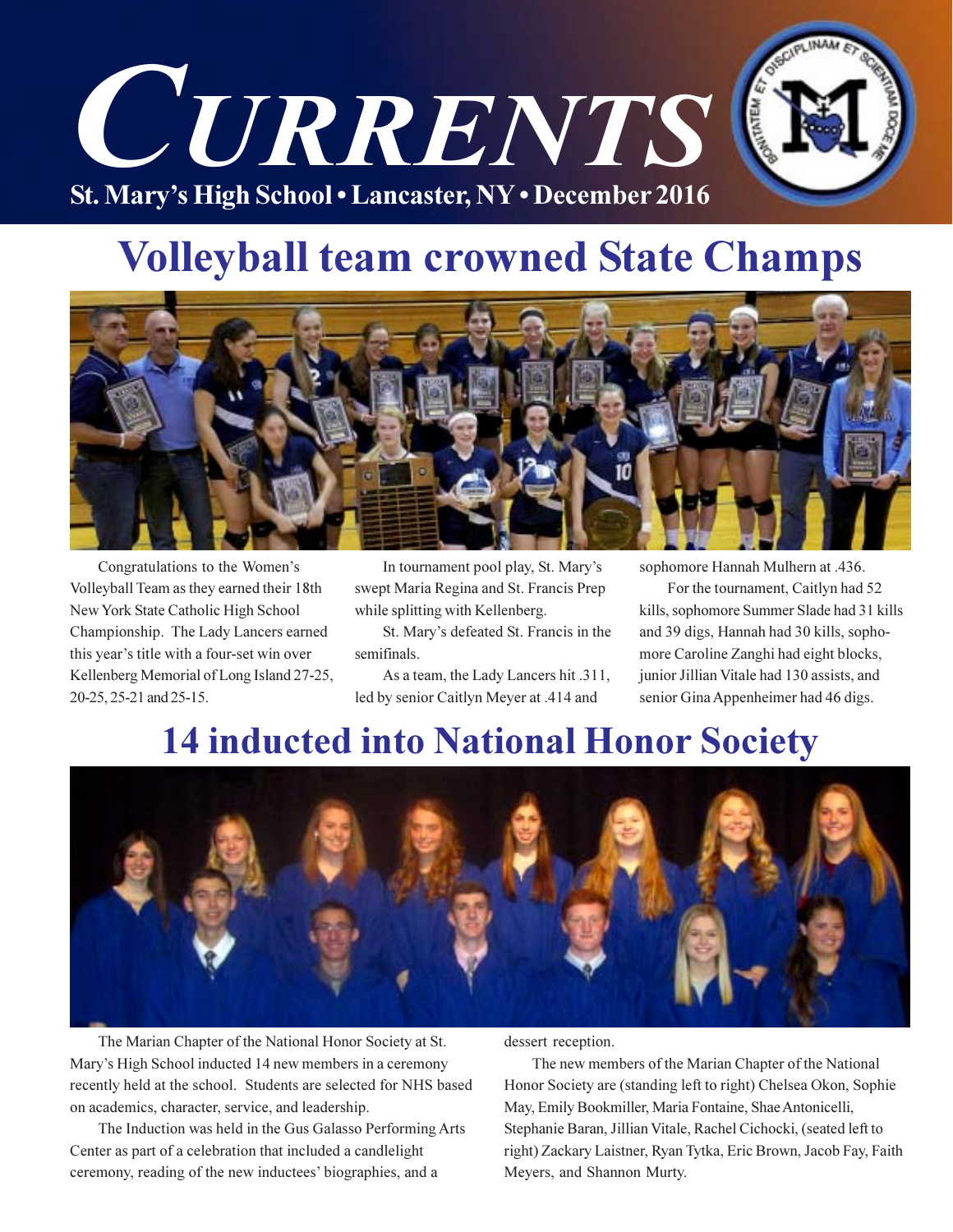## **Student Senate presents** donation to Food Pantry

When St. Mary's High School held its annual Walk-a-Thon in October, the students decided that a portion of the money raised would be donated to the Trinity Food Pantry in Lancaster.

St. Mary's High School has longpartnered with the Food Pantry, helping to feed the less fortunate in the Lancaster area

Members of the St. Mary's Student

Senate recently visited the Lancaster Food Pantry to present a check for \$1,000. According to Mr. Robert Costanzo, Volunteer Director for the Pantry, this donation will allow them to provide over 5,000 meals.

In addition to the Food Pantry, money from the Walk-a-thon was used for school classes, clubs, and organizations to fund their activities for the 2016-17 school year.



Student Senate President Collin Tytka presents the St. Mary's Donation to Robert Costanzo, Volunteer Director for the Trinity Food Pantry. Surrounding them are members of the Student Senate: Shannon Murty, Ryan Tytka, Andrew Wargo, Emily Bookmiller, Julia Hartloff, Susan Romance, and Brendan Murty.

### **Notes from the Health Office Screenings are finished**

Annual vision, hearing, and scoliosis screening has been completed.

If you received notification in the mail, please return the form after any follow up visits so that the nurse may update her health records.

If you have any questions, please contact the school nurse, Mrs. Murphy, at 683-4824, ext. 220, or bmurphy $@$ smhlancers.org.

## **Students/Teacher of October**

Julia

Hartloff



Daguan Hunt



 $Jacob$ Fay



 $Iuko$ 

Szablewski



 $M_{\rm F}$ s Junik

### **St. Mary's** votes for **Donald Trump**

St. Mary's High School recently participated in the Presidential Voting Process through a series of events sponsored by the Social Studies Department.

In October, senior Participation in Government students visited other social studies classes to discuss the election process and share the platforms of the candidates.

On Monday, Nov. 7, the day before the rest of the nation voted, students and faculty who had pre-registered cast their votes. "Electoral" votes were then tabulated based on the size of the homeroom.

The results – taking the Electoral Votes 63-32 and the Popular Votes 65%-35% was Donald Trump.

Thank you to all who participated in this project.



Senior Jill Greene is excited to be one of the first to vote on St. Mary's Voting Day.

### **Currents**

Published 12 times a year by St. Mary's High School 142 Laverack Ave., Lancaster, NY 14086  $(716)$  683-4824 • www.smhlancers.org

Editor – Keith Kidder '85

*Vol. 25, Issue 4*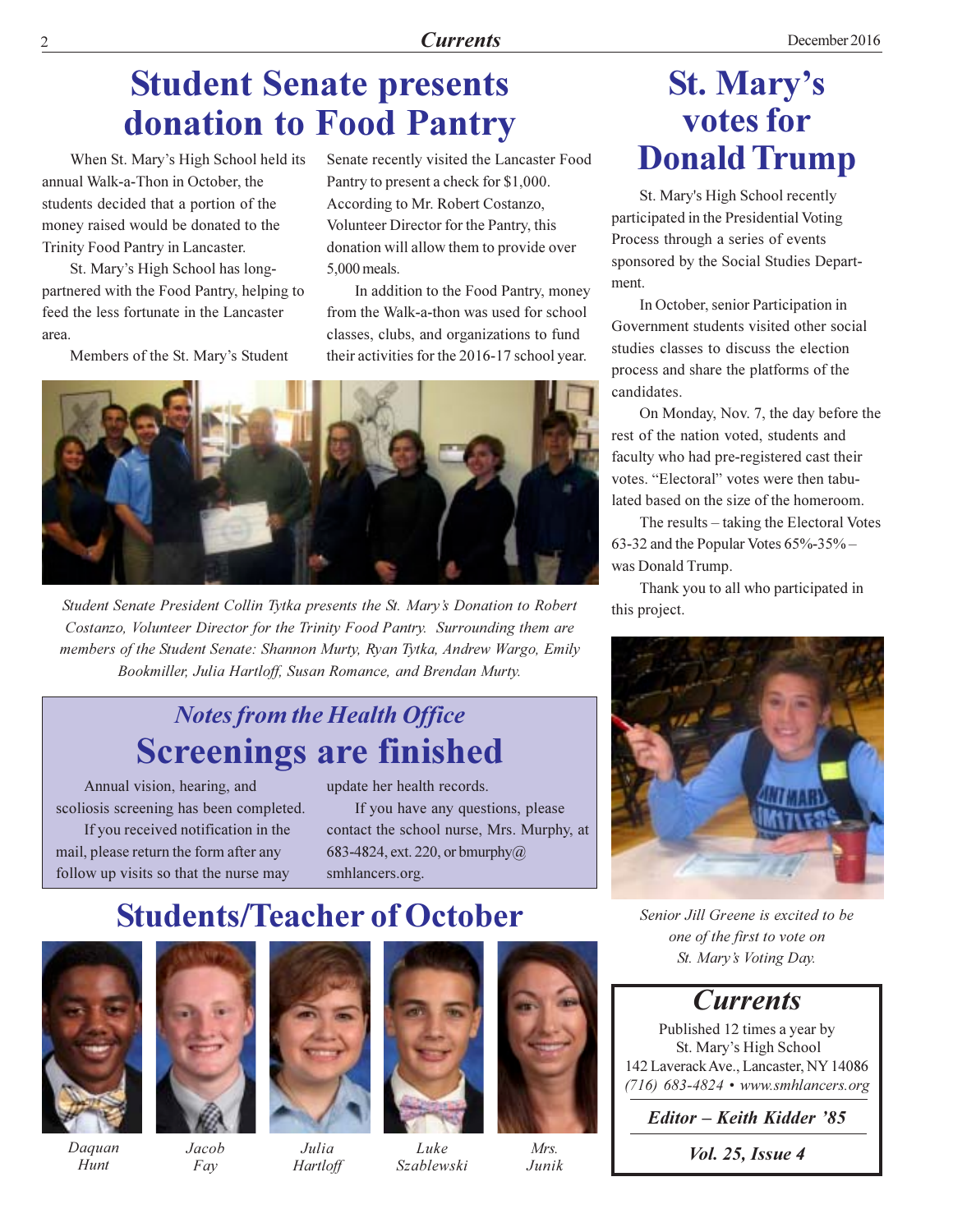## **Students attend KEDS seminar**

### By Carolynn Steffens and Alyssa LaMartina have dealt with addiction and also mes-

Members of Students Against Destructive Decisions (SADD) Club along with SADD Club moderators, Mrs. Sarah Neudeck and Mrs. Jamie Whitwood, and

PE and Health teacher, Mrs. Kelly Barry, attended the Kids **Escaping Drugs Summit.** 

We discussed the danger of using drugs and how addiction affects people. We learned about stereotypes associated with addiction and had a chance to hear a story of addiction and recovery from KEDS alumni.

We explored a few celebrities and athletes who sages from the media and the impact on students.

As a student body, St. Mary's High School raised over \$600 on a Jeans Day to be donated to Kids Escaping Drugs.



SADD members Carolynn Steffens, Alyssa LaMartina, Emily Bookmiller, and Blake English at the Kids Escaping Drugs Seminar.

### **Speakers in Personal Finance class**



In November, students in Mr. Peter Herr's Personal Finance class heard from special guest speakers: Adrienne Bermingham, Director of Roots and Shoots, the youth leadership program of the Jane Goodall Institute (above, photo by Allie Deguire); and Kevin Purdy and Nick Guy, staff writers for Wirecutter.com and thesweethome.com, consumer recommendation websites that were recently purchased by the New York Times.



### Language midterms

Foreign Language midterms will be given for French 2, French 3, Spanish 2, Spanish 2 Honors, and Spanish 3 in January.

- The Listening midterms will be given Thursday, Jan. 19, during regularly scheduled class periods.
- The Reading/Writing midterms will be given Friday, Jan. 20, during regularly scheduled class periods. There are no make-ups given for

these exams. You must be present to *receive credit*. These grades will count as part of the second quarter grade.

## **Spring Driver Ed** begins February 2

St. Mary's High School offers an afterschool Driver Education Program that is open to students from local high schools as well as students from St. Mary's.

Working with Buffalo Driving School, the Driver Education program is offered three times throughout the year: fall, spring, and summer. The spring session will begin on February 2, 2017, and continue through June.

The New York State Education Department requires that each student attend 24 hours of classroom instruction, which are held on Thursday afternoons. Also, students must attend 24 hours of incar instruction. One-and-a-half hour driving labs are available at various times in the Driver Education vehicles. Completion of this course also satisfies the 20-hour graduated license requirement.

The cost for the program is \$495 per student. Registration materials are available by going to the St. Mary's website, www.smhlancers.org, and clicking on Driver Ed.

Questions regarding the program may be directed to Mr. Chris Hoffman at choffman@smhlancers.org.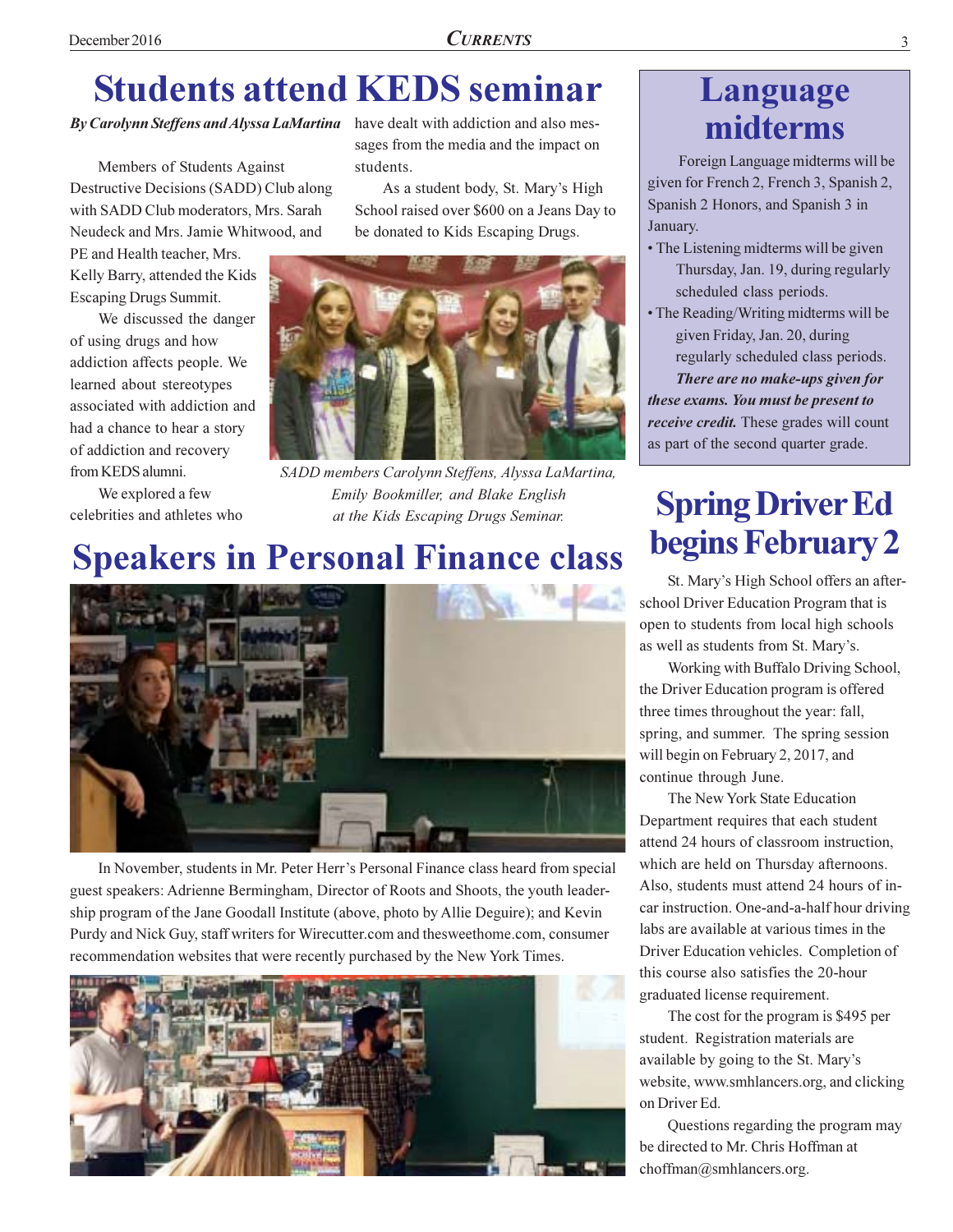

December 2016

**Counseling Corner** Sarah Neudeck (sneudeck@smhlancers.org) • 683-2349 • Jamie Whitwood (jwhitwood@smhlancers.org)

## Volunteering builds character and experience

Volunteering is a great way to help teens build character. Community service teaches important lessons in responsibility, discipline, and teamwork.

When your teen participates in community service, he contributes to society  $-$  and to his own future. Volunteer work can help him identify career interests and build workplace skills.

It can also enhance his college applications, as many colleges view community service as a valuable

learning experience.

Studies show that teens who volunteer just two hours a week are 50 percent less likely to smoke, drink, or do drugs. In addition, teens who volunteer earn better grades and develop leadership skills that will help them throughout life.

The holiday season offers many opportunities for community service. Your teen can:

- Volunteer at a soup kitchen.
- Work at a food pantry, sorting donated

### goods.

- Visit a nursing home.
- Help with a food or clothing drive.
- Collect items for a toy drive.
- Wrap gifts at a local mall.

Check at your local library or community center for volunteer opportu-

### nities in your area.

Reprinted with permission from the December 2016 issue of Parents Still make the difference!® (High School Edition) newsletter. Copyright © 2016 The Parent Institute®, a division of PaperClip Media, Inc. Source: R. Grimm, Jr. and others, Youth Helping America: The Role of Social Institutions in Teen Volunteering, Corporation for National & Community Service, niswc.com/high community.

### **Five memory-building exercises**

Memory skills, especially long-term memory skills, are critical for learning. Long-term memory is what builds the "store of knowledge" we draw on all our lives. To help your teen boost her memory power, share these strategies:

- Look at the big picture. If she knows an upcoming test is on Chapter Four, your teen will want to spend most of her time on that chapter. However, she should also take a few moments to look at summaries of other chapters. Doing so tells her how Chapter Four relates to the whole unit. Her memory will improve if she understands this relationship.
- Put information on index cards and review the cards frequently. This tried-and-true method really does make remembering small chunks of information easier.
- Focus hardest on the middle part of reading material, because our brains remember the beginning and end parts best.
- Use mnemonics or acronyms. Techniques like reciting the poem, "Thirty days hath September," can help teens recall information.
- Study and then rest or sleep. The brain is never asleep. While your teen's body is getting rest, her brain will

still be working on sorting out and retaining the material she fed it just

### before going to bed.

Reprinted with permission from the December 2016 issue of Parents Still make the difference!® (High School Edition) newsletter. Copyright © 2016 The Parent Institute®, a division of PaperClip Media, Inc. Source: E. Jensen, Student Success Secrets, Barron's **Educational Series.** 

### How to treat others with respect

To be successful, teens must learn how to show respect for others classmates, parents, teachers, and coaches. Tell your teen she can show respect by:

- Listening politely when others speak. This means looking at the speaker and not interrupting.
- Showing up on time. Whether it's soccer practice, history class, or lunch with a friend, she should plan to arrive on time.
- Using her manners. Saying please, thank you, and you're welcome shows she is considerate and appreciative.
- Watching her tone of voice. Remind her that how she says something is just as important as what she says.
- Listening to others' ideas and opinions. She may disagree with something someone says – and that's OK. Teach your teen how to express her opinion respectfully, without arguing.
- Accepting the final word. Many teens press their case even when an adult stands firm. Explain that this rarely works.

Reprinted with permission from the December 2016 issue of Parents Still make the difference!® (High School Edition) newsletter. Copyright © 2016 The Parent Institute®, a division of PaperClip Media, Inc.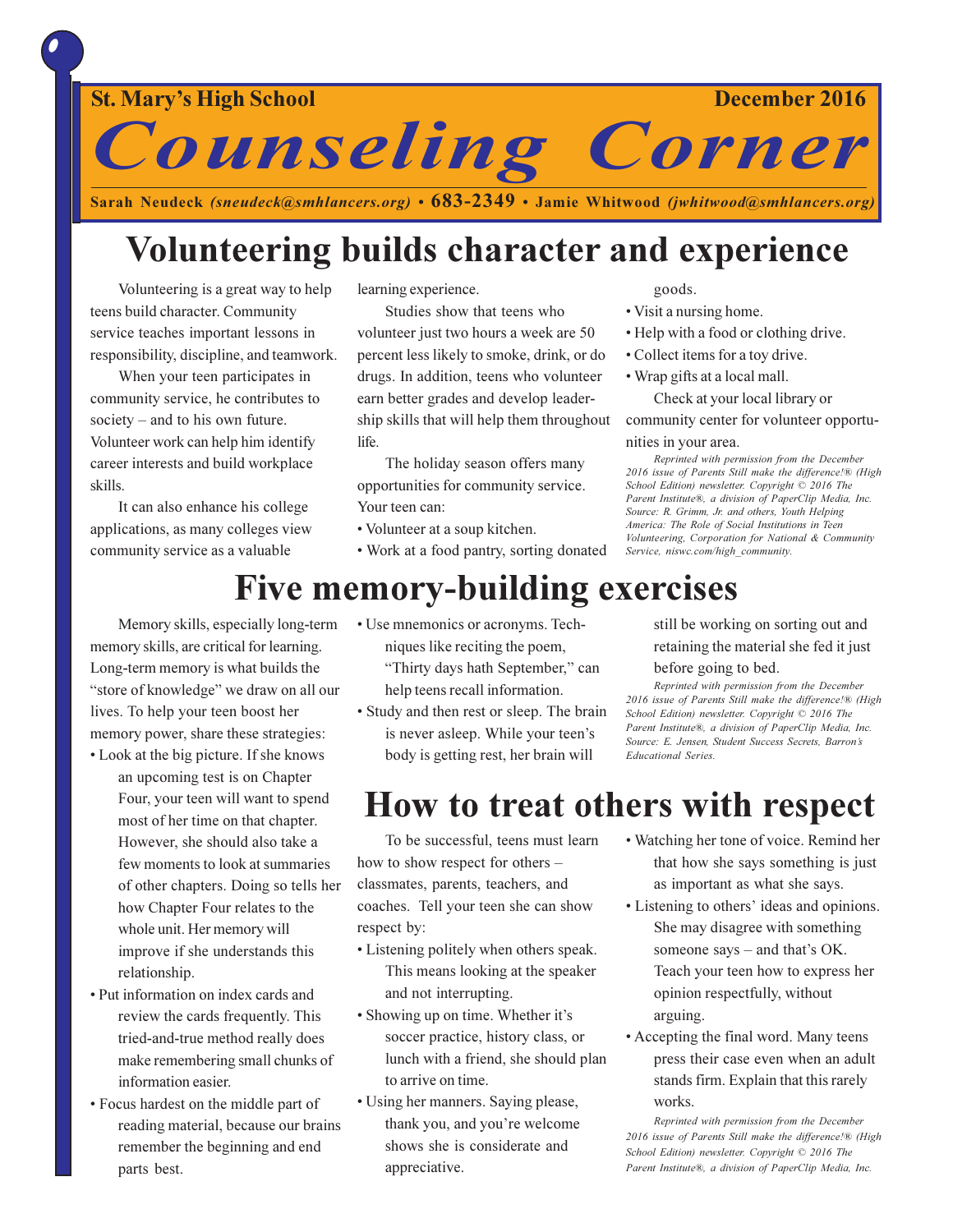## **Congratulations, First Quarter Honor Roll Students**



Cress



Victoria Jankowski

**Senior 1st Honors** Asia Alexander James Ando Gina Appenheimer Elizabeth Bakeman Alexandra Bielli Alexander Bish Orion Bonghi Sarah Cole **Daniel Cress** Mark Cronmiller Danielle Draschan Jenna Erwin Joshua Fontaine Grace Freeman Grace Fuller Hayley Gerber Samantha Grabski Karen He Anna Heerdt Stephanie Hossenlopp Erin Hufford Victoria Jankowski Courtney Kline Kaitlyn Kowalewski Kayla Leo Marissa Loniewski Caitlyn Meyer Faith Meyers Savannah Meyers Alex Paul Zachery Penksa Clare Pivarunas Andrea Seeloff Kristi Smith Alexander Stegmeier William Story Collin Tytka Kathryn Vogl Nathan Waley Shelby Whalen Haley Wipperman Sydney Zajac Sai Frida Zheng Maya Zelazny

Marissa Loniewski Campbell Amatura Charles Bristol John Connolly Amaya Devers Jill Greene Daguan Hunt

Anna

Alicia Pacer

Cameron Ruggiero

Heerdt



Grace Fuller



Carilyn Duke

Claire Fahey

Sarah Filion

Julia Hartloff

Chelsea Okon



Murty

Arianna Palmer

**Top five Juniors** 

Jacob Was

Patrick

**Basil** 

**Senior 2nd Honors** Alexandria Deguire Yifei Peter Li **Jack Mulcaire** Jessica Muszynski Hannah Pufpaff Jiahao Daniel Qiu Brittany Wachowski Yihan Rhea Wan Samantha Ziomek

### **Junior 1st Honors**

Ziyao Zain Ai Shae Antonicelli Stephanie Baran Kristen Barczykowski Patrick Basil Libby Benzer Emily Bookmiller Eric Brown Gabrielle Burkard Rachel Cichocki Lucas Cousins **Onalee Duane Blake English** Jacob Fay Christina Federico Joseph Flading Maria Fontaine Heather Gotro **Annaliese Hirsch** Jessica Kozminski Nicole Kruse Zackary Laistner Veronica LaPort Peimin Lin Antonino Marino Sophie May Caitlin McCormick Shannon Murty Chelsea Okon

Summer Slade Julia Soluri Jessa Syracuse Rileigh Tobolski Ryan Tytka Lauren Vilardo Jillian Vitale Andrew Wargo Jacob Was Madeline Was Jacob Winiarski

### **Juniors 2nd Honors**

Kelsie Allen Mackenzie Bickerstaff **Scott Brown** Matthew Ciezki Erin DiPirro Dino Fudoli Sarah Hapeman Daniel Hatfield Chloe Isbrandt Derek Johnson John Kandler Jacob Lukasik Benjamin Mazurowski Nicole Nazzarett Danielle Norton Emily Pijacki Lucas Prince Jeffrey Rosner Anna Schmitz Mackenzie Suto Matthew Swiatek Christian Szablewski Kylie Wagner Nickolas Walter Yixuan Sally Wan Casey Wiles Shala Wright

**Sophomores 1st Honors** Caitlin Bish **Ashley Cruz** 

Jovce Hunziker Kailey Kline Alyssa LaMartina Zachary Micholas Athena Mohamed **Emily Molnar** Hannah Mulhern Olivia Nasternak Nicholas Pronobis **Brianna Propis Emily Renkas Susan Romance** Matthew Rosinski Alyssa Strimple Emma Trapper **Matthew Vallone Bridget Vogl** Austin Walsh Joshua Weiss Jacob Wilk

### **Sophomores**

Anna Almeter **Alexander Bellet** Madeline Benzer Alex Bialkowski Juliet Carl Ethan Craddock **Alexander Denz** Madelyn Ellison Haley Fisher Francesco Gallo Nicole Gorny Kyle Karoleski Cole Laskowski Santo Lima Caleb Mangan Saige Maniscalco Bridget Mazurowski Cole Murray Brady O'Brien

Sarah Rickettson Olivia Rivarola Olivia Rodriguez **Emily Sierk** Mason Smith Payton Stachewicz Jenna Stanley Madelynn Stearns Sarah Suffoletto Emersyn Szczesniak Ariel Tyrpak Tara Wanat Caroline Zanghi Nicole Ziolkowski

### **Freshmen**

**1st Honors** Kayla Bestpitch Sara Bojarski Jasmine Brundage Taylor Chinski Allison Cole Peter Duane Vito Gallo Thomas Haefner **Grace Haxton** McKenzie Jensen Marguerite Kellner Myla Kline Jennamae Lipiarz Julia Livingston Daniel May Taylor McMullen Samuel Mickel Ava Miller **Brendan Murty** Cali Nazzarett **Madison Nuttle** Megan O'Brien Rebecca O'Connor Mary Owczarczak David Persico Rachel Pokornowski Marie Rhodes Emma Ridolfi Giavanna Sacco

Destiny Severn Meadow Slade Shannon Stachowski Carolynn Steffens Kerry Sullivan Jillian Szeluga Jeffrey Zoyhofski

### **Freshmen** 2nd Honors

Matthew Ash Zachary Ash Curtis Barry Hannah Carrow Maranda Cichocki Zachary Ciesielski Kelly Cleversley **Tyler Cruz** Samuel Dantonio Victoria Florczak Alexis Giardina Gianna Grasso Jenna Kladke Julianna Kladke Ellen Knospe Christopher Kobis Hannah Kwasniewski Vincenza LaMagna Elijah LaVarnway Riley Malicki Parris Maroney Wylie Maziol Jadon McCartney Sara Micholas Hayley Mildenberger Zachary Miller Lauren Nawojski Christopher Neino Brandi Pierog **Emily Ratcliff** Maxwell Swiatek Luke Szablewski Angeline Tredo Noah Trzaska Brendan Walsh Grace Welch Noah Winiarski

### **Top five Freshmen**









Caitlin Bish

Julia Hartloff Jacob Wilk

**Top five Sophomores** 

Olivia Nasternak

Alvssa *Strimple* 

Jillian Szeluga

Mary Owczarczak Daniel May

Sara **Bojarski**  Zovhofski



Toriann Wipperman 2nd Honors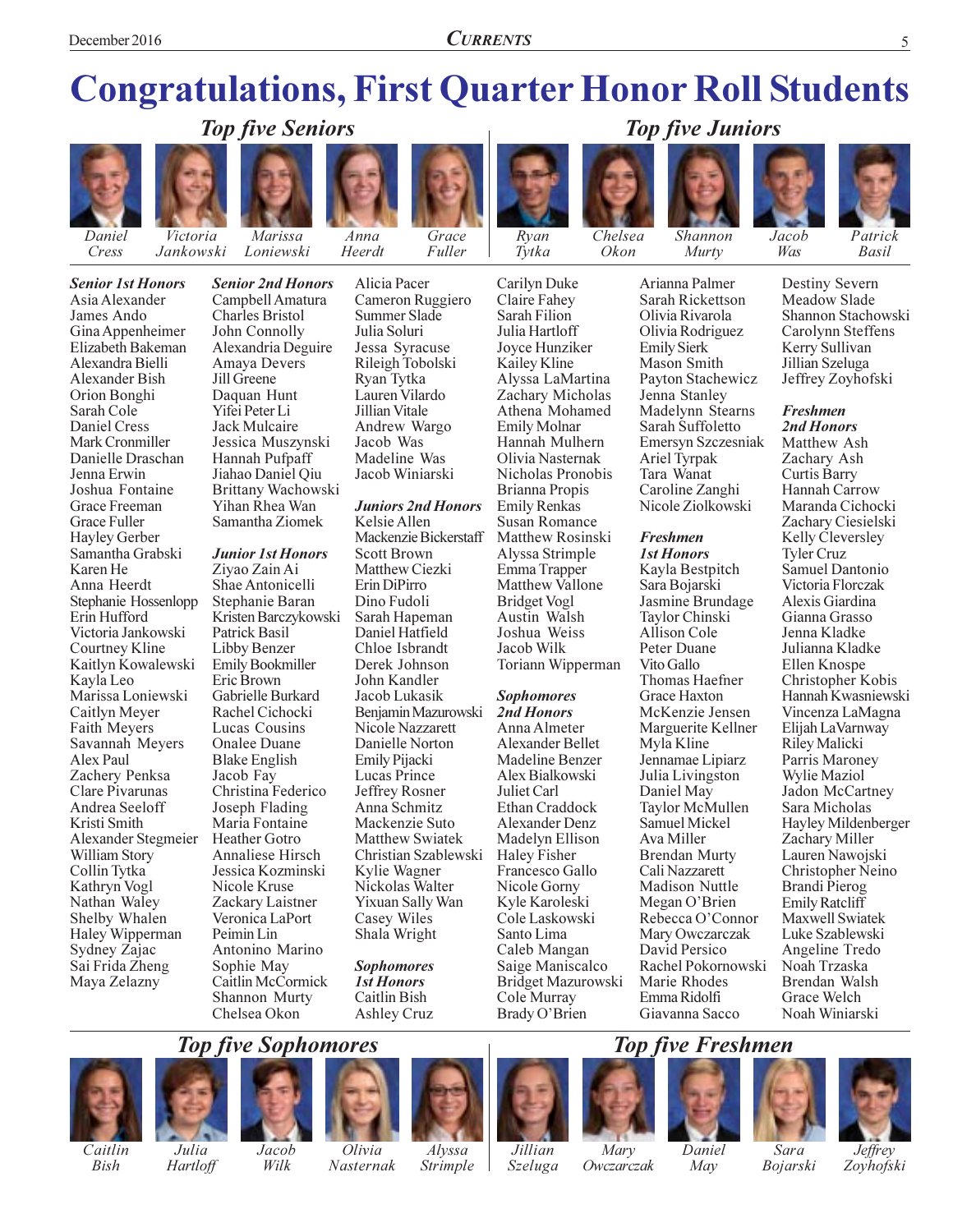# **Looking for a Christmas Gift?**

The Bookstore will be open on Thursday, Dec. 15, from 4:30-6:30 p.m. Many new items are available in the Bookstore and will make perfect Christmas presents! The closest entrance to the Bookstore is parking in the back of the school. Once through the gates, enter the first door on your right.

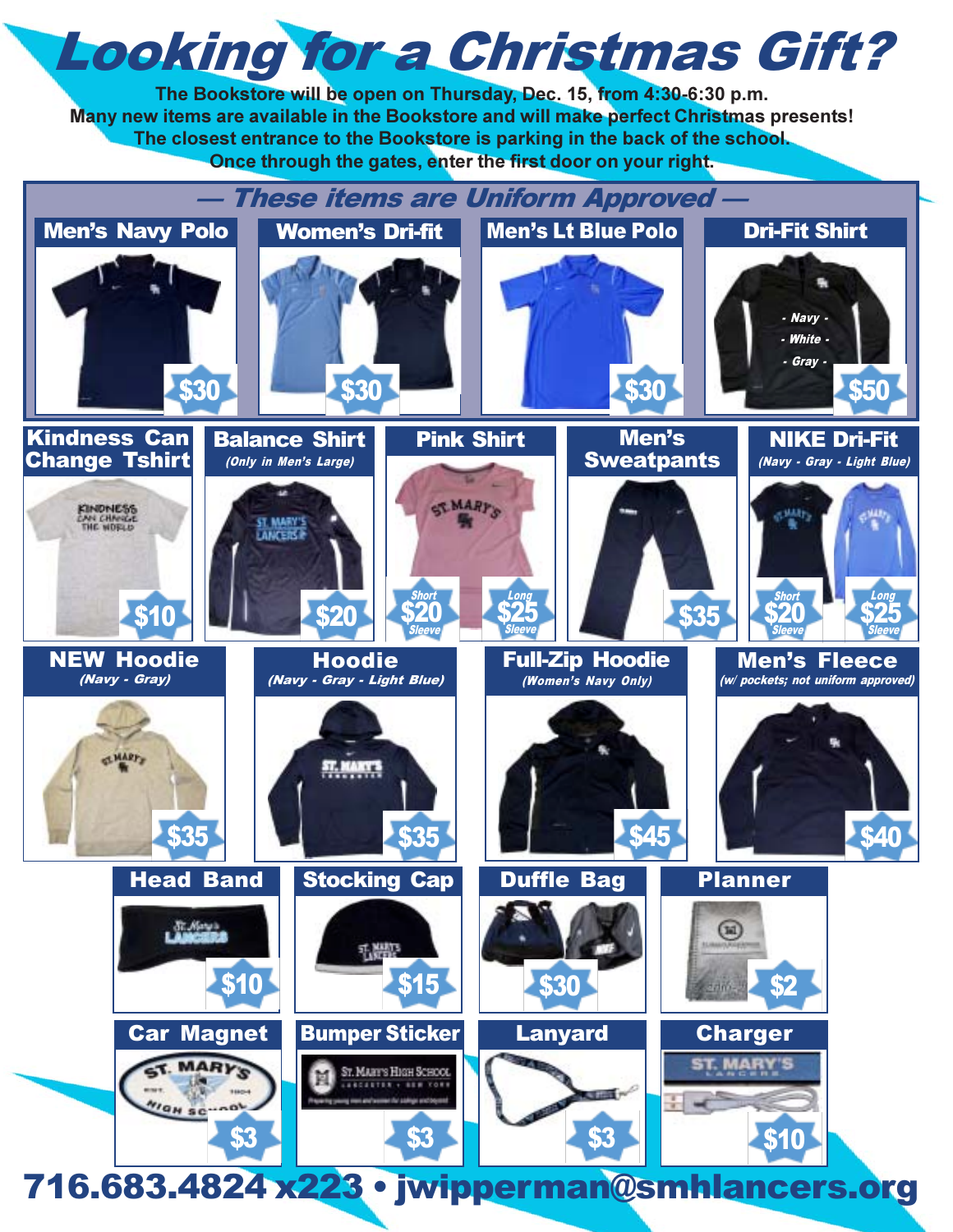## **Fame auditions taking place December 12 & 13**

Auditions for the Spring Musical, Fame, will take place on Monday, Dec. 12,

and Tuesday Dec. 13, from 2:30 to 4 p.m. Call Backs will be on Wednesday, Dec 14. from 2:30 to 4:30 p.m.

Fame tells the story of several students who attend the High School of Performing Arts, among them fameobsessed Carmen, ambitious actress

Serena, wisecracking comedian/bad boy Joe, quiet violinist Schlomo, "talented but

> dyslexic" dancer Tyrone, determined actor Nick, overweight dancer Mabel, and poor dancer Iris. St. Mary's last

presented Fame in 2001.

More information regarding auditions is available from Ms. Ruhland or Mr. Kaminski.

## Join us for **Christmas Show**

The SMHS Fine Arts Department is looking forward to its upcoming Christmas Show. The show will be performed on two occasions: Wednesday, Dec. 21, at 7 p.m. and Thursday, Dec. 22, during the school day.

Performances will be given by the Dance Club, Dance Classes, and Glee Club. In addition, the Visual Arts Department will have new student artwork on display.



Over the next weeks, one of the most frequently asked questions will be, "What do you want for Christmas?" The season of expectation is upon us. They range from wanting a pony to the latest electronic gadget. What we expect and what we get may not coincide.

The experience of the Jews at the time of the Nativity was similar. Relying on Isaiah's teaching and prophesy, the Jews were anticipating a Messiah from the line of David and therefore a "David-

type" king. This king would restore Israel to its political, military, economic, and spiritual status; a king who would be anointed with sacred oil, wear a crown of gold, dressed in royal purple, and reign with pride. That was their expectation.

**SURPRISE!!!** 

What they got was a Christ, anointed with His own blood, wore a crown of thorns, stripped of all clothing, and serving humbly. This "King of Kings" did not meet their expectations.

As we prepare to remember, recall, and celebrate the birth of Jesus, let us be mindful that His life and sacrifice are the best gifts we can receive  $-$  a gateway to God's kingdom and a freedom from the effects of sin are eternal and "priceless". Jesus' presence is our present.

May the Father, Son, and Holy Spirit bestow on the St. Mary's families a blessed, peaceful, and joyous Christmas.

Benedicat vos omnnipotens Deus.  $twf+$ 

Lancer Parent Partnership **Next meeting is Tuesday, Dec. 6** 

The Lancer Parent Partnership will hold their next committee meeting in the Library on Tuesday, Dec. 6, from 6 to 7 p.m. Please join us to hear about the events we have planned for 2017.

Also, don't forget to send in your LPP membership. The \$10 membership will help support the Lancer Parent Partnership events and can be sent into the school office at any time.

If you would like more information about the events, Lancer Parent Partnership, or would like to be involved but are not able to attend the next meeting, please contact Kim Marino at kim.marino@independenthealth.com or Amanda Rebeck at arebeck@smhlancers.org.

## **LPP Membership Drive**

The cost is only \$10 which goes toward programs for the students, teacher appreciation, and much more!

**YES! I would like to join the Lancer Parent Partnership!** 

**Family Name** 

**Student(s) and Grade:** 

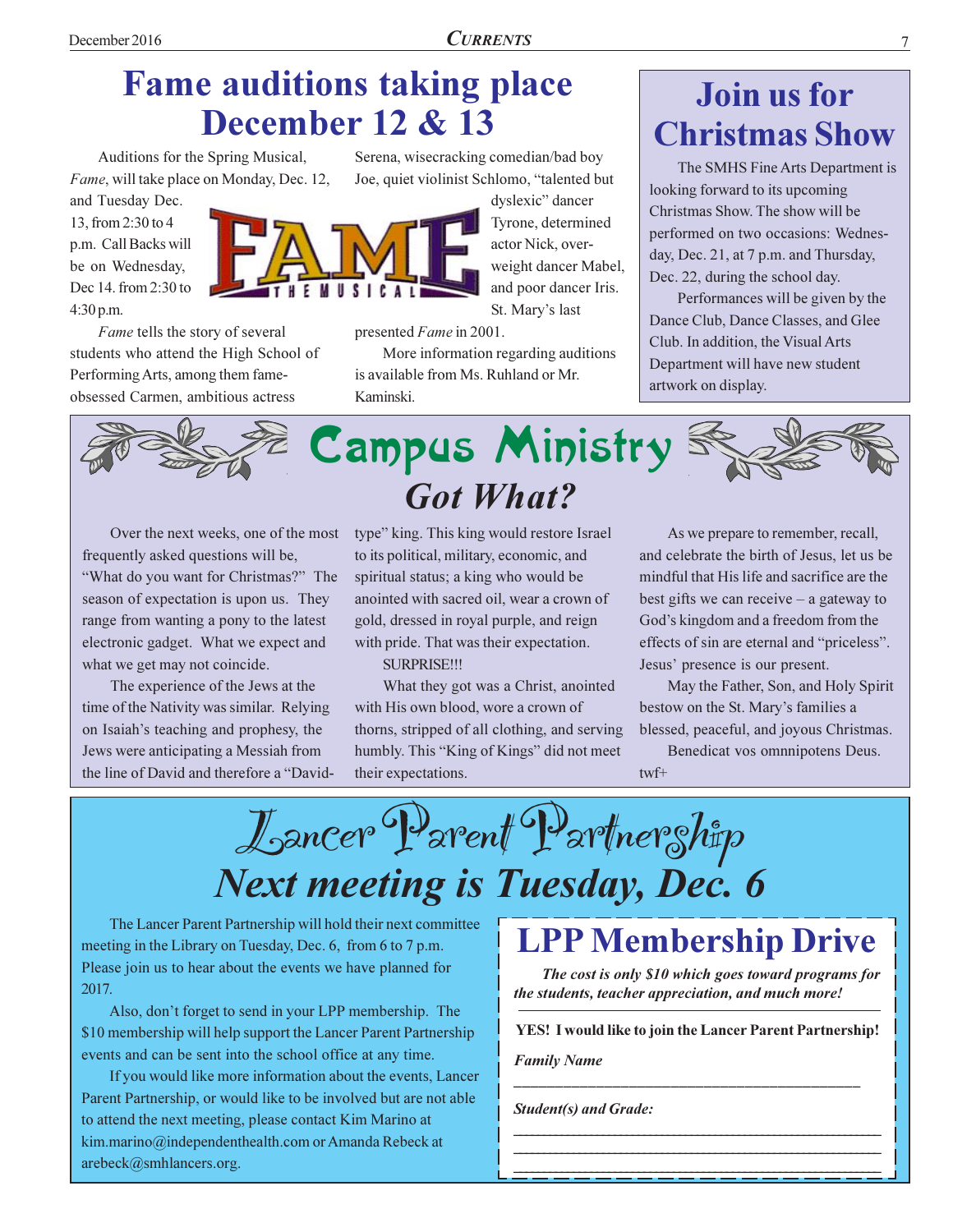## **First Responders honored at Blue Mass**



## **Think Scrip for Christmas!**

**Applebees** 

Have you heard about our Scrip gift card program? It is an ongoing fundraiser for our school in which you purchase gift cards at

face value which the retailers sell to us at a discounted rate. The profit made through this program is split 50-50 between the St. Mary's and your tuition account. What an easy way to help the school and help save you a bit of money off tuition!



Scrip may be ordered through the school website. Orders need to be placed by 10 a.m. Monday mornings and are sent home with

your student on Friday.

Looking for gift cards to give as Christmas Gifts? Scrip is the perfect place to order them!

Those with questions regarding the program should contact Carol Winiarski at cwiniarski@smhlancers.org.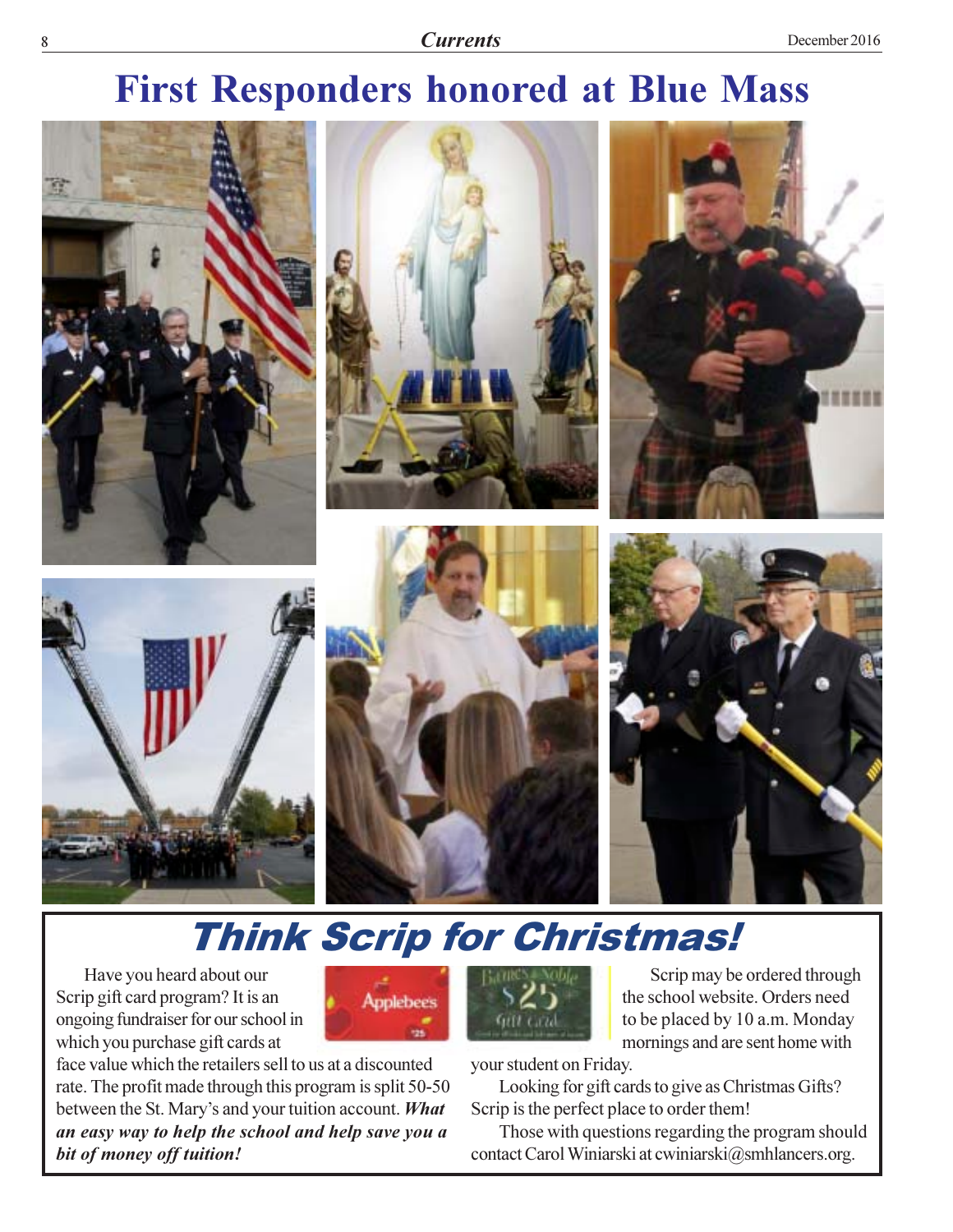## **Theater Department presents** Is There a Comic in the House?





















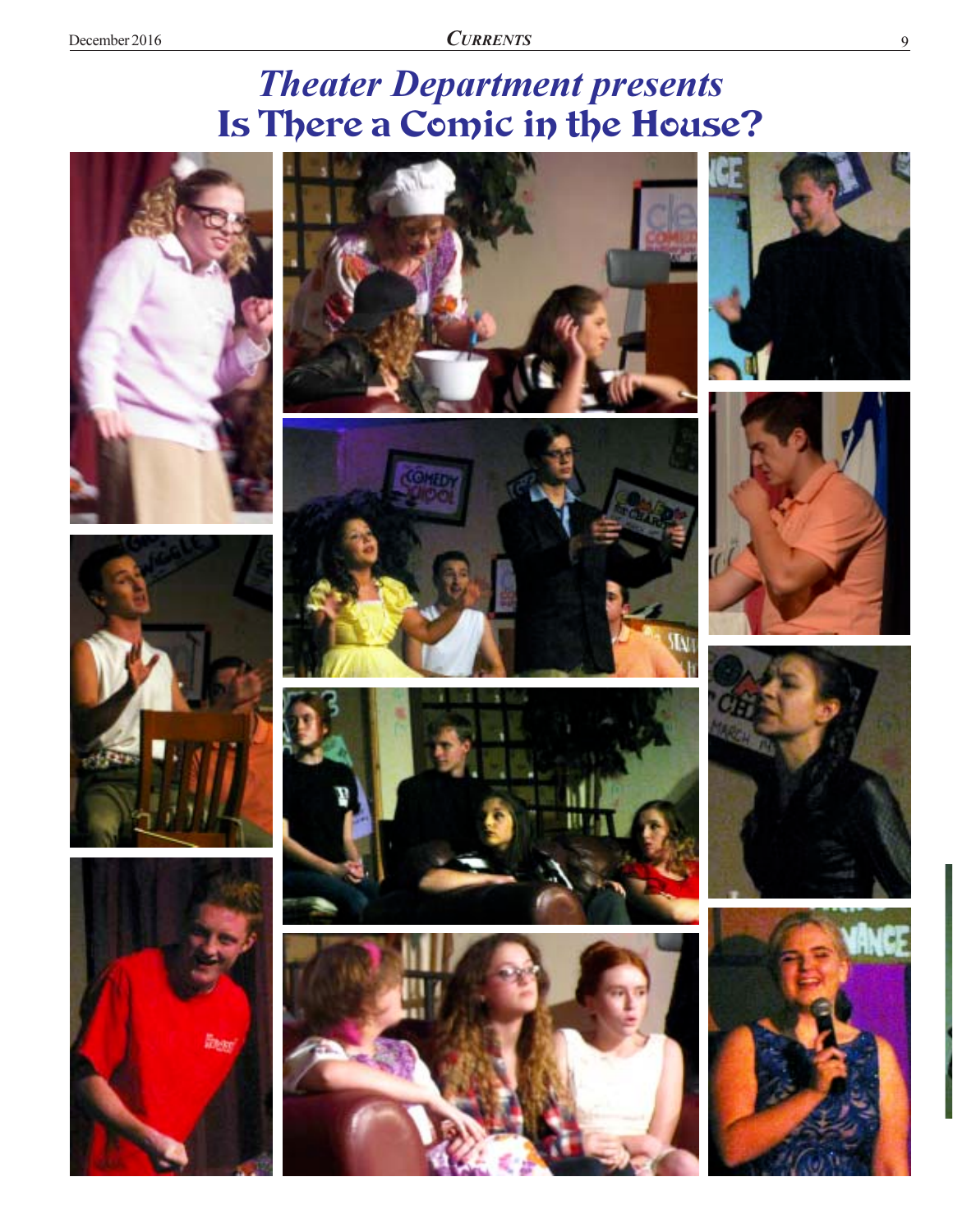## **Men's Soccer wins title**



Congratulations to the Men's Soccer team who defeated Cardinal O'Hara by a score of 3-1 to capture the Small School Msgr. Martin Athletic Association title.

## **Hufford signs Letter of Intent**



Senior Erin Hufford, a pitcher and outfielder of the St. Mary's Softball Team, recently signed a Letter of Intent to attend Canisius College where she plans to play softball for the Golden Griffins.

Erin is surrounded by her parents

Melissa and Kevin, her grandmothers Joyce Hufford and Mary Fial, her sister Bridget Kraska, as well as St. Mary's Athletic Director Brittany Heist and Assistant Softball Coach (and St. Mary's graduate) Mike Rappl.

## **Successful end to XC season**

Congratulations to Libby Benzer, Kayla Leo, and Anna Schmitz for representing St. Mary's in the Nike Regional

Championships. They all ran spectacularly and represented St. Mary's well.



## **Women's BB** wins Alden **Tourney**

The women's varisty basketball team opened their 2016-17 season by winning the Alden Tournament over Thanksgiving weekend.

They started the tournament by defeating Pembroke 62-16. In the Championship Game, the Lady Lancers beat Alden  $69 - 22$ 

Caroline Zanghi (left) was named tournament MVP and Lauren Najowski (right) was named to the All-Tournament Team.



## **Senior sings Bills'** anthem

St. Mary's senior Anna Heerdt had the privilege of singing the National Anthem at the Bills/Jaguars Game on November 27 at New Era Field.

To read about Anna's experience, here is an article from The Buffalo News: buffalonews.com/2016/11/25/ lancaster-teen-sing-national-anthemsundays-bills-game. You can also see her singing at http:// www.buffalobills.com/video/videos/ Watch-Buffalo-Bills-Honor-Armed-Forces/b99ddc1d-a983-49cb-a881-4a0dd662369e.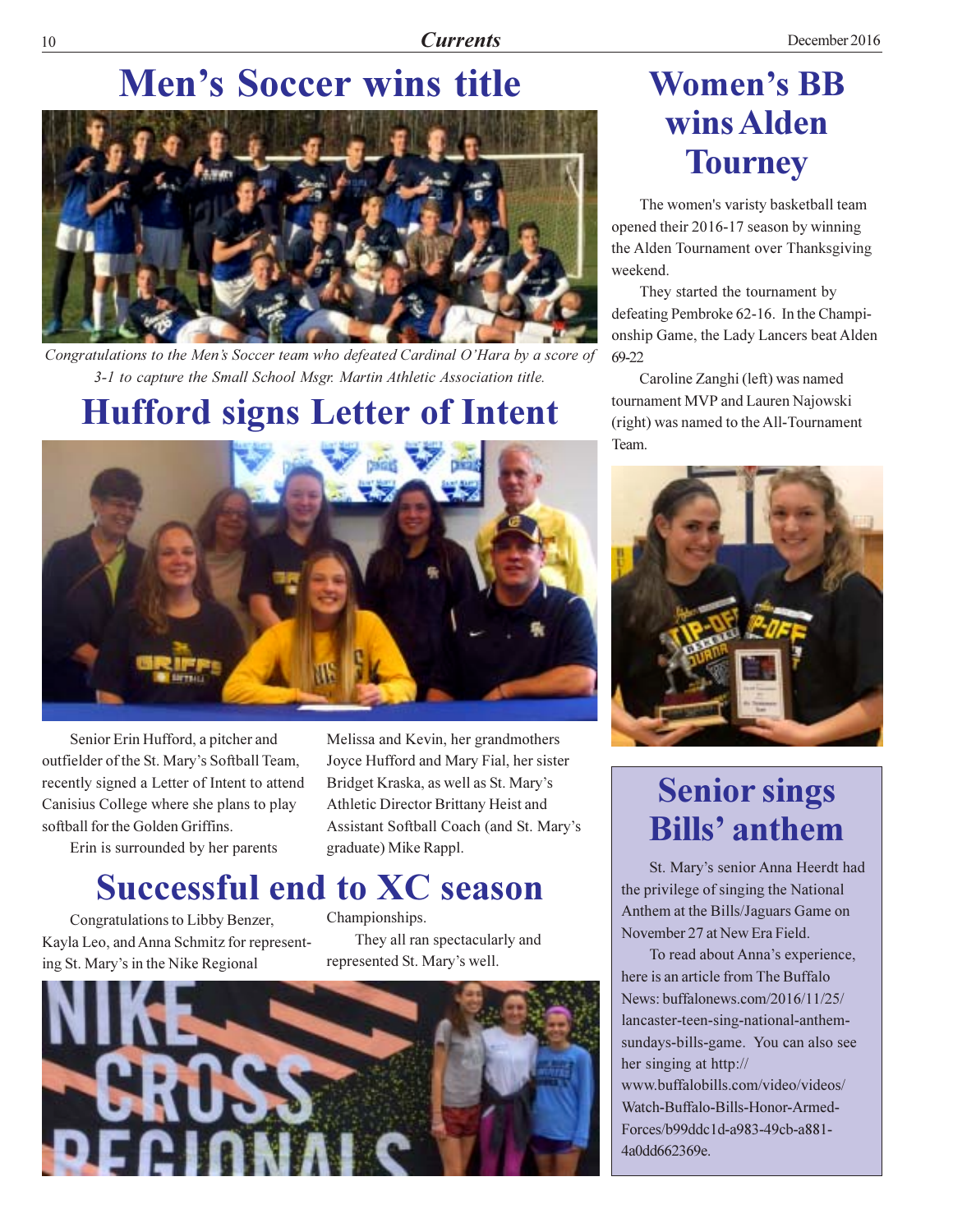### Men's Varsity & JV **Basketball**

- Tues, Dec 6 6/7:30pm vs. Fredonia Fri, Dec 16 6:30pm @ West Seneca East  $\omega$  Depew HS - ECIC Challenge
- Wed, Dec 21 6pm @ City Honors (Depew Tournament) VARISTY ONLY
- Thurs, Dec 22 6pm @ City Honors (Depew Tournament) JV ONLY
- Friday, Dec 23 time TBA @ TBA (Depew Tournament)
- Tues, Dec 27 time TBA Five Guys Tournament - Varsity @ Will North; JV @ Will East
- Wed, Dec 28 time TBA @ TBA (Five Guvs Tournament)
- Thurs, Dec 29 time TBA @ TBA (Five Guys Tournament)
- Tues, Jan 3 6/7:30pm vs. Niagara Catholic
- Wed, Jan 4 6pm @ West Seneca East- JV ONLY
- Fri, Jan 6 5/6:30pm @ O' Hara
- Tues, Jan 10 6pm vs. Amherst- JV ONLY
- Wed, Jan 11 6:30pm @ Walsh-VARSITY ONLY
- Fri, Jan 13 4:30/7:30pm @ Nichols Tues, Jan 17 4:30/6/7:30pm vs. St.  $Joe's$
- Thurs, Jan 19 5/6:30pm @ CCA
- Sat, Jan 21 12:30pm/2pm vs. vs. Lancaster
- Wed, Jan 25 4/5:30/7pm @ Canisius
- Fri, Jan 27 6/7:30pm vs. O'Hara Mon, Jan 30 4:30/6/7:30pm vs.
- Timon
- Wed, Feb 1 5/6:30pm @ Park
- Mon, Feb 6 6/7:30pm vs. CCA
- Thurs, Feb 9 5:30/7pm  $@$  Starpoint Fri, Feb 10 6/7:30pm @ Niagara
- Catholic
- Tues, Feb 14 6:30pm vs. Walsh-VARSITY ONLY
- Thurs, Feb 16 6/7:30pm vs. Nichols Fri, Feb 17 6/7:30pm vs. North
- Tonawanda Tues, Feb 21 4/5:30/7pm @ St. Francis

### **Men's Freshmen Basketball**

- Thurs, Dec 8 5pm vs. Lockport Tues, Dec 13 6pm @ Clarence Thurs, Dec 15 6:30pm @ Jamestown
- Thurs, Dec 22 6pm vs. Lancaster Friday, Dec 23 4pm vs. Canisius Wed, Jan 4 5:30pm vs. St. Francis Fri, Jan 13 5pm @ Lancaster Tues, Jan 17 4:30pm vs. St. Joes Thurs, Jan 19 5pm @ Lockport Wed, Jan 25 4pm  $(a)$  Canisius Mon, Jan 30 4:30pm vs. Timon Tues, Feb 7 6:30pm vs. Jamestown Thurs, Feb 9 6pm vs. Clarence Wed, Feb 15 4pm @ St. Joe's Tues, Feb 21 4pm @ St. Francis

### **Women's Varsity & JVA Basketball**

- Thurs, Dec 1 6pm  $\omega$  Maryvale JV ONLY (Maryvale Tournament)
- Fri, Dec 2 6pm @ Maryvale -VARSITY ONLY (Maryvale Tournament)
- Sat, Dec 3 JV  $-1:30 \text{pm}$ , V  $-3:30/$ 5pm vs. TBA (Maryvale Tournament)
- Wed, Dec 7 5:30/7pm vs. Nichols (non-league)
- Thurs, Dec 16 5:30/7pm vs. Nardin (non-league)
- Sat, Dec 17 5pm  $@$  Walsh -VARSITY ONLY (non-league)
- Tues, Dec 20 5:30/7pm vs. Holland (non-league)
- Thurs, Dec 22 6/7:30pm @ Ken East (non-league)
- Fri, Jan 6 4:30/6/7:30pm @ Sacred Heart
- Mon, Jan 9 4:30/6pm @ O'Hara
- Wed, Jan 11 5:30/7pm vs. Park
- Mon, Jan 16 6pm vs. Walsh -VARSITY ONLY (non-league)
- Mon, Jan 23 5:30/7pm vs. Mount St. Mary's
- Wed, Jan 25 5:30/7pm vs. Mt. Mercy
- Fri, Jan 27 4:30/6pm @ Nichols Mon, Feb 6 4:30/6pm @ Nardin Wed, Feb 8 5:30/7pm vs. Niagara
- Catholic
- Fri, Feb 10 6/7:30pm @ Lancaster (non-league)
- Mon, Feb 13 6pm @ Buffalo Seminary - VARSITY ONLY
- Fri, Feb 17 4:30pm vs. CCA JV ONLY

### **Women's JV B Basketball**

- Fri, Dec. 16, 4:30pm, vs. CCA Wed, Dec. 21, 4:30pm, vs. CCA Fri, Jan. 6, 4:30pm, @ Sacred Heart JV<sub>B</sub> Wed, Jan. 11, 5pm, @ Nardin JV B Fri, Jan. 13, 4:30pm, @ Nichols JV Thurs, Jan. 18, 5pm, vs. Sacred Heart JV B
- Tues, Jan. 24, 5pm, vs. Nardin JV B Thurs, Feb. 2, 4:30pm, @ Mount St. Mary's
- Tues, Feb. 7, 4:30pm, vs. Nichols JV

Schedules are subject to change, especially due to the weather. Updates are available at smhlancers.org

### **Women's Bowling**

### All matches begin at 4pm at **Classics Lanes**

- Thurs, Dec 1 vs. Mt. Mercy -Lanes 33/34
- Tues, Dec 6 vs. Nardin Lanes 31/  $32$
- Thurs, Dec 8 vs. O'Hara Lanes  $33/34$
- Tues, Dec 13 vs. Park Lanes  $31/$  $32$
- Thurs, Dec 15 vs. Sacred Heart
- Tues, Dec 20 vs. Buff Sem Lanes  $33/34$
- Tues, Jan 3 vs. Mount St. Mary's -Lanes 31/32
- Thurs, Jan 5 vs. Mt. Mercy Lanes  $29/30$
- Tues, Jan 10 vs. Nardin Lanes 33/  $34$
- Thurs, Jan 12 vs. O'Hara Lanes  $29/30$
- Tues, Jan 17 vs. Park Lanes  $33/$  $34$
- Thurs, Jan 19 vs. Sacred Heart -Lanes  $31/32$
- Tues, Jan 24 vs. Buff Sem Lanes  $29/30$

Thurs, Jan 26 - Position Round Tues, Jan  $31 - All$  Catholics

### **Women's Hockey**

- Thurs, Dec. 1, 4:30pm, @ OP/
- Frontier (Nike Base) Mon, Dec. 5, 4:30pm, vs. Ken./G.I. (Riverworks)
- Thurs, Dec. 8, 4:30pm, vs.
- Williamsville (North Buffalo) Fri, Dec. 9, 5:30pm, @ WS/Ham
- (West Seneca)
- Mon, Dec. 12, 4:30pm, vs. Amh./ S.H./Clar. (Riverworks)
- Thurs, Dec. 22, 4:30pm, vs. Lanc./ Iroq (North Buffalo)
- Fri, Dec. 23, 4pm, @ Williamsville (Northtown)
- Tues, Jan. 3, 4pm, @ Williamsville (Northtown)
- Thurs, Jan. 5, 5:30pm, @ Amh/SH/ Clar (Northtown)
- Fri, Jan. 6, 5:30pm, @ WS/Ham (West Seneca)
- Tues, Jan. 10, 7:40pm, @ Ken/GI (Lincoln)
- Thurs, Jan. 12, 4:30pm, vs. OP/ Frontier (North Buffalo)
- Tues, Jan. 17, 4pm, @ Lanc/Iroq (Holiday)
- Thurs, Jan. 19, 4:30pm, vs. Ken/GI (North Buffalo)
- Mon, Jan. 23, 4:30pm, vs. OP/ Frontier (Riverworks)
- Wed, Jan. 25, 4pm, @ Amh/SH/Clar (Northtown)
- Thurs, Jan. 26, 4:30pm, vs. WS/ Hamburg (North Buffalo)
- Tues, Feb. 14, 6-10:20pm -Quarterfinals (Northtown)
- Thurs, Feb. 16, 7 & 8:30pm-Semifinals (Northtown)
- Sun, Feb. 26 Championship (Harbor Center)

### **Men's Bowling**

 $15/16$ 

 $11/12$ 

 $11/12$ 

 $15/16$ 

16

All matches begin at 4pm at Classics Lanes Thurs, Dec 1 vs. Canisius - Lanes  $9/$  $10$ Tues, Dec 6 vs. St. Joe's - Lanes  $13/14$ Thurs, Dec 8 vs. O'Hara - Lanes

11

- $11/12$ Tues, Dec 13 vs. Timon - Lanes
- $15/16$ Thurs, Dec 15 vs.  $CCA$  - Lanes  $9/10$
- Tues, Jan  $3$  Position Round Thurs, Jan 5 vs. Park - Lanes  $13/14$ Tues, Jan 10 vs. St. Francis - Lanes

Thurs, Jan 12 vs. Canisius - Lanes

Thurs, Jan 19 vs. St. Joe's  $-$  Lanes

Thurs, Jan 26 vs. O'Hara - Lanes

Thurs, Feb 2 vs. Timon  $-$  Lanes 15/

Sat, Mar 4 – CHSAA Bowling (States)

(Lafayette, North Buffalo)

(Cheektowaga Town Ice Rink)

(OP Xmas Tourney) (Leisure

(OP Xmas Tourney) (Leisure

(OP Xmas Tourney) (Leisure

Sun, Dec 4, 6:30pm, vs. Lancaster

Wed, Dec 14, 9pm, vs. Starpoint

Fri, Dec 23, 1:30pm, vs. Jamestown

Tues, Feb 7 vs. CCA - Lanes 9/10

Thurs, Feb  $9$  – Position Round

Tues, Feb  $14 - All-Catholics$ 

Sat, Dec 3, 8pm, vs. St. Joe's

(Harbor Center)

 $Rinks - Rink 2)$ 

(Leisure Rink)

 $Rinks - Rink 2)$ 

 $Rinks - Rink 1)$ 

Fri, Jan 6, 9pm, vs. Canisius

Tourney

 $Rink$ 

Fri, Dec 23, 7pm, vs. Canisius

Tues, Dec 26, 8:15pm, vs. Depew

Wed, Dec 27, 12:15pm, vs. Canisius

Thurs/Fri, Dec 28,29 - Quarters /

Semis / Finals of OP XMas

Sat, Jan 14, 9pm, vs. Cheektowaga

Mon, Jan 16, 12noon, vs. Orchard

Sat, Jan 21, 7:50pm, vs. Starpoint

Wed, Jan 25, 9pm, vs. Lancaster

Sat, Jan 28, 8pm, vs. Orchard Park

Sun, Feb 5, 4pm, vs. Cheektowaga

(Lafayette, North Buffalo)

Sun, Jan 15, 4pm, vs. Lancaster

(Denew Ice Rink)

(Hockey Outlet)

(Depew Ice Rink)

(Depew Ice Rink)

Sun, Feb  $12-18$  - Playoffs

Sat, Feb 11, 8pm, vs. St. Joe's

(Cheektowaga Town Ice Rink)

(Cheektowaga Town Ice Rink)

Park (Cheektowaga Town Ice

(Cheektowaga Town Ice Rink)

**Men's Hockey**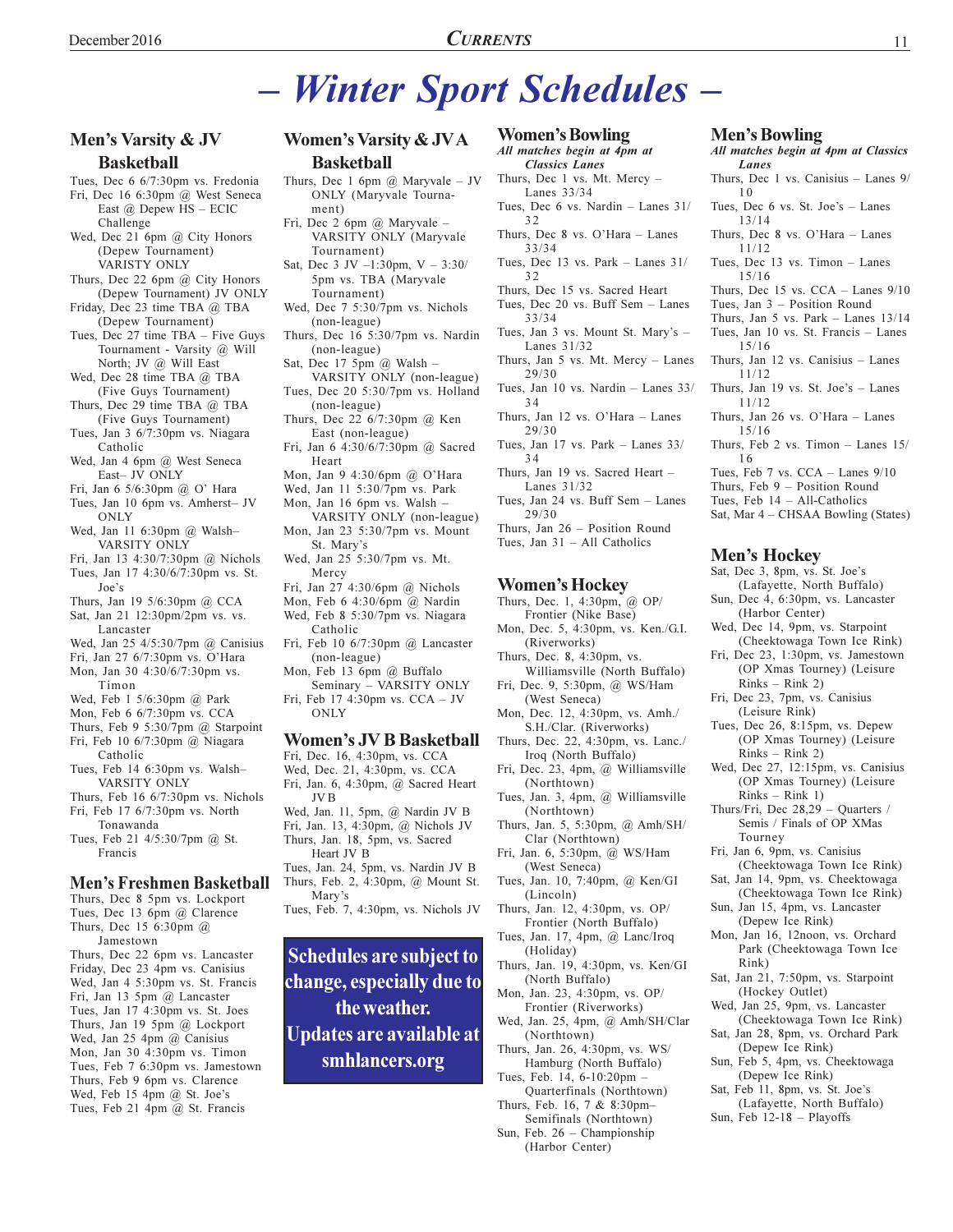

 $L$ unch $-$ 

|                                                                                      |                                                                                        |                                                                                             | <i>Guraen butuu</i><br>Garlic Break Stick                                                     | CORSIGN<br><b>Steak Fries</b><br>Vegetable Medley                                           |
|--------------------------------------------------------------------------------------|----------------------------------------------------------------------------------------|---------------------------------------------------------------------------------------------|-----------------------------------------------------------------------------------------------|---------------------------------------------------------------------------------------------|
| 5<br>Pork Chop with<br>Applesauce<br><b>Fresh Green Beans</b><br>Seasoned Brown Rice | 6<br>Taco Tuesday –<br>Beef or Chicken<br>Tacos<br>Mexican Rice<br>Spanish Black Beans | 7<br>Beef Goulash<br>with Breadstick<br>Italian Blend<br>Vegetables<br>Garden Salad         | 8<br>Sahlen's Hot Dog<br>on Bun<br><b>Tater Tots</b><br>Roasted Vegetables                    | 9<br>3-Cheese<br>Macaroni & Cheese<br>Seasoned Vegetables<br><i>Fruit Cup</i>               |
| 12                                                                                   | 13                                                                                     | 14                                                                                          | 15                                                                                            | 16                                                                                          |
| Cheesy Ravioli<br>with Breadstick<br>Garden Salad<br>Fruit Yogurt                    | Taco in a Bag<br>(Doritos)<br>Mexican Corn<br>Refried Beans                            | Sandwich on<br>Costanzo Roll<br><b>Steak Fries</b><br>Roasted Cauliflower                   | Crispy Chicken Patty Orange Glaze Roasted<br>Chicken<br>Rice Pilaf<br><b>Steamed Broccoli</b> | Philly Cheesesteak<br>Sub with Peppers $\&$<br>Onions<br>Tater Tots<br><b>Diced Peaches</b> |
| 19<br>Meatball Bomber Sub<br>Garden Salad<br>Yogurt/Fruit Cup                        | <b>20</b><br>Fiesta Dinner with<br>Tortilla Chips<br>Spanish Rice<br>Spanish Corn      | 21<br>Penne Pasta with<br>Meat Sauce<br>Garlic Breadstick<br><b>Seasoned Green</b><br>Beans | 22<br>Assorted Pizza<br>(Cheese & Pepperoni<br>or Vegetable)<br>Tater Tots<br>Fruit Yogurt    | 23<br>No School                                                                             |
| 26<br>No School                                                                      | 27<br>No School                                                                        | 28<br>No School                                                                             | 29<br>No School                                                                               | 30<br>No School                                                                             |





What if ...up to 26% of each purchase you made went to your favorite worthy cause? Shopping at hundreds of online stores helps St. Mary's High School with each purchase! It's all free & private. Join today and change online shopping for good. Go to igive.com for more information.

**Complete Meal Includes:** 

milk or bottled water ... \$4.00

Choice of Side (blue italic), Intense Milk ................. \$5.00

| $\sim$ $\sim$ $\sim$ $\sim$ $\sim$ $\sim$ $\sim$ $\sim$ |  |
|---------------------------------------------------------|--|
| Entrees\$3.25                                           |  |
| Salad – Large (v)  \$3.00                               |  |
| Salad – Small (v) \$2.00                                |  |
| Fresh Made Soup \$1.25                                  |  |
| Cold Sub, Wrap \$3.25                                   |  |
| Intense Milk \$1.50                                     |  |
| Milk 1/2 pint\$.75                                      |  |
| Juice Cup  \$.50                                        |  |
| Bottled Water\$1.00                                     |  |
| Pizza, all varieties \$2.50                             |  |
|                                                         |  |

| Breakfast Sandwich  \$3.25       |  |
|----------------------------------|--|
| Bagel; 4 oz. with Butter  \$1.20 |  |
| Cream Cheese  \$.60              |  |
| Hash Brown Patty  \$.50          |  |
| French Toast Sticks (5)  \$1.85  |  |
| Greek Yogurt \$1.60              |  |
| Fresh Fruit Cup \$1.75           |  |
|                                  |  |

Fresh Baked Cookie .......... \$.55 2 for \$1.00 Nachos .................................\$1.75 Bag of Chips ......................\$1.25

 $*$  = Better Choice Healthy Entrees (choosemyplate.gov)

myschoolbucks.com, create an account, and make payment. Students can also prepay in the lunch line with cash or check (made payable to Personal Touch Food Service, with the student ID number on it).

**Many Al a Carte Items also** *available after* 

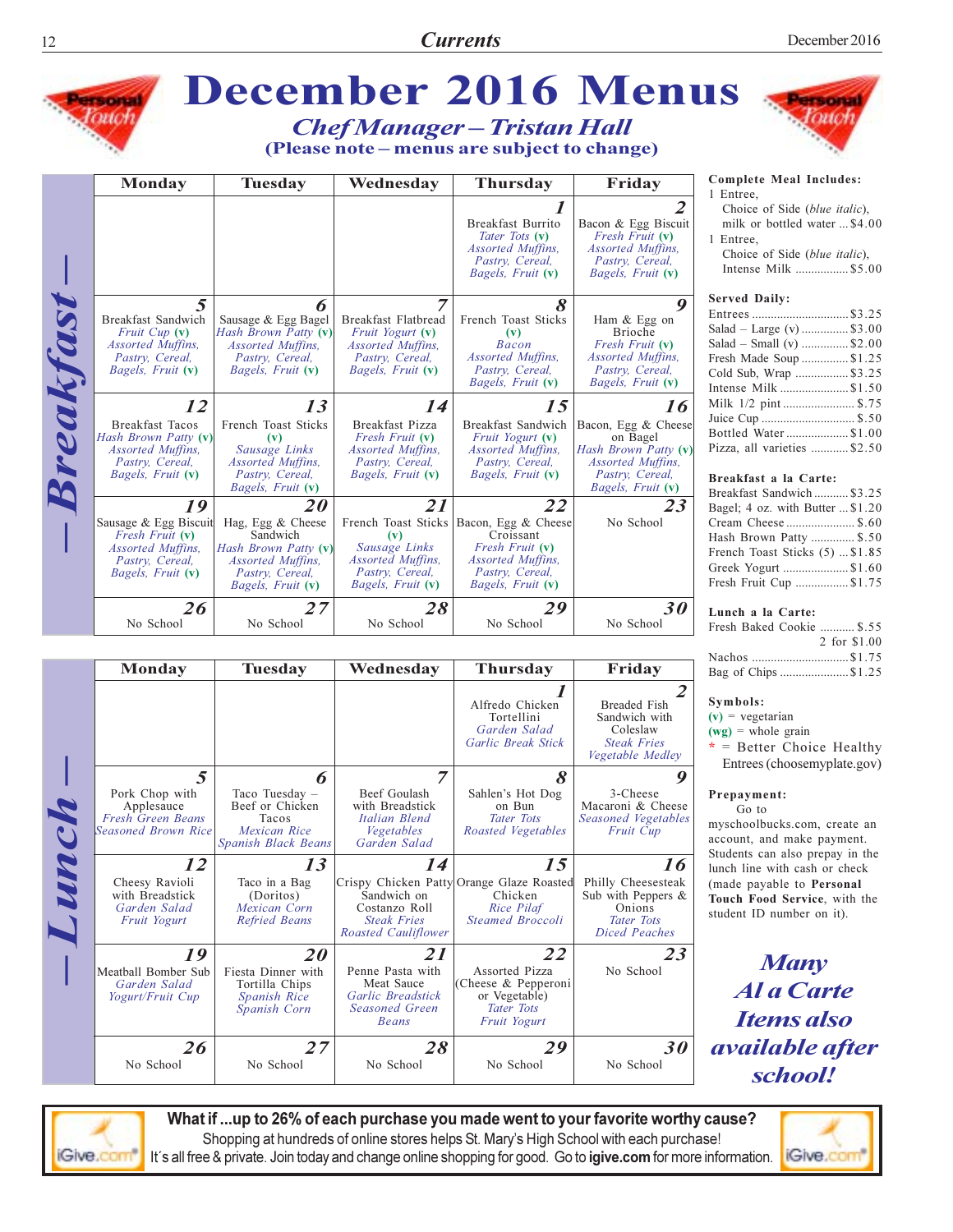| December 2016 Calendar |  |  |  |  |
|------------------------|--|--|--|--|
| ari mil will mil mo    |  |  |  |  |

| <b>Sunday</b>                      | <b>Monday</b>                                             | <b>Tuesday</b>                                                                             | Wednesday                                                        | <b>Thursday</b>                                                                    | Friday                                                                             | <b>Saturday</b>                                   |
|------------------------------------|-----------------------------------------------------------|--------------------------------------------------------------------------------------------|------------------------------------------------------------------|------------------------------------------------------------------------------------|------------------------------------------------------------------------------------|---------------------------------------------------|
|                                    |                                                           |                                                                                            |                                                                  | $1 - D$ Day<br>NHS Tutoring 2:30pm Jeans Day for                                   | $2$ - E Day<br>Charity (\$2)                                                       | $\overline{\mathbf{3}}$<br><b>SAT Testing Day</b> |
|                                    |                                                           |                                                                                            |                                                                  | WJVABB @ Maryvale<br>MBowl vs. Canisius<br>WBowl vs. Mt. Mercy<br>WHock @ OP/Front | VarWBB @ Maryvale                                                                  | WBB @ TBA<br>(Maryvale)<br>MHock vs. St. Joe's    |
| $\overline{4}$                     | $5$ - $F$ Day                                             | $6 - A$ Day                                                                                | $7 - B$ Day                                                      | $8$ - C Day                                                                        | $9$ - $D$ Day                                                                      | 10                                                |
| MHock vs. Lancaster Student Senate | 2:30 <sub>pm</sub>                                        | Curriculum Meeting<br>2:30 <sub>pm</sub>                                                   | WBB vs. Nichols                                                  | Ext HR / PM Lit<br>Schedule (Class                                                 | Cap & Gown<br>Measuring during                                                     | <b>ACT</b> Testing Day                            |
|                                    | WHock vs. Ken/GI                                          | MBB vs. Fredonia<br>MBowl vs. St. Joe's<br>WBowl vs. Nardin                                |                                                                  | Meetings / Imm<br>Conception)<br>NHS Tutoring 2:30pm<br>Math Club $2:30 \text{pm}$ | Lunches<br>Snowball Dance 8-<br>11pm                                               |                                                   |
|                                    |                                                           |                                                                                            |                                                                  | FreshBB vs. Lockport<br>MBowl vs. O'Hara<br>WBowl vs. O'Hara                       | WHock vs. Amh/SH/<br>Clar                                                          |                                                   |
|                                    |                                                           |                                                                                            |                                                                  | WHock vs. Williamville<br><b>Liturgy</b><br><b>Dress</b>                           |                                                                                    |                                                   |
| 11                                 | $12$ - E Day                                              | $13$ - $F$ Day                                                                             | $14 - A$ Day                                                     | $15 - B$ Day                                                                       | $16$ - $C$ Day                                                                     | 17                                                |
|                                    | Student Senate<br>2:30 <sub>pm</sub><br>Musical Auditions | NHS 2:30pm<br><b>Musical Auditions</b><br>2:30 <sub>pm</sub>                               | Special Schedule<br>(Reconciliation)<br>Calendar Mtg 11am        | Campus Min 2:30pm                                                                  | NHS Tutoring 2:30pm Eucharistic Adoration VarWBB @ Walsh<br>MBB @ WSE              |                                                   |
|                                    | 2:30 <sub>pm</sub>                                        | FreshBB (a) Clarence<br>MBowl vs. Timon<br>WBowl vs. Park                                  | Musical Callbacks<br>$2:30 \text{pm}$<br>MHock vs. Starpoint     | $FreshBB$ (a)<br>Jamestown<br>MBowl vs. CCA<br>WBowl vs. Sac Heart                 | (Depew)<br>WBB vs. Nardin<br>WJVBBB vs. CCA                                        |                                                   |
| 18                                 | $19 - D$ Day                                              | $20$ - E Day                                                                               | $21$ - F Day                                                     | $22 - A$ Day                                                                       | 23                                                                                 | 24                                                |
|                                    | Student Senate<br>2:30 <sub>pm</sub>                      | WBB vs. Holland<br>WBowl vs. Buff Sem                                                      | Christmas Show 7pm Special Schedule<br>Var MBB @ City            | (Christmas Liturgy<br>Christmas Show)                                              | NO SCHOOL<br>Christmas Break<br>Offices Closed                                     |                                                   |
|                                    |                                                           |                                                                                            | Honors (Depew<br>Tourney)<br>WJVBBB vs. CCA                      | Faculty/Staff Meeting<br>2:30 <sub>pm</sub>                                        | $MBB$ $@$ TBA (Depew)<br>Tourney)                                                  |                                                   |
|                                    |                                                           |                                                                                            |                                                                  | JVMBB @ City<br>Honors (Depew<br>Tourney)<br>FreshBB vs.                           | FreshBB vs. Canisius<br>WHock @ Williamsville<br>MHock vs. Jamestown<br>& Canisius |                                                   |
|                                    |                                                           |                                                                                            |                                                                  | Lancaster<br>WBB vs. Ken East<br>WHock vs. Lanc/Iroq                               | <b>No School</b>                                                                   |                                                   |
| $\overline{25}$<br>Christmas Day   | 26<br>NO SCHOOL                                           | 27<br>NO SCHOOL                                                                            | 28<br>NO SCHOOL                                                  | 29<br>NO SCHOOL                                                                    | 30<br>NO SCHOOL                                                                    | 31                                                |
|                                    | Christmas Break<br>Offices Closed<br>MHock vs. Depew      | Christmas Break<br>Offices Open<br>$8am-1pm$                                               | Christmas Break<br>Offices Open<br>8am-1pm                       | Christmas Break<br>Offices Open<br>8am-1pm                                         | Christmas Break<br>Offices Closed                                                  |                                                   |
|                                    |                                                           | Var MBB @, Will<br>North ( $\overline{F}$ <i>ive Guys</i><br>Tourney)<br>JVMBB @ Will East | $MBB$ $\omega$ , TBA (Five<br>Guys Tourney)<br>MHock -OP Tourney | $MHock-OP$ Tourney                                                                 |                                                                                    |                                                   |
|                                    |                                                           | (Five Guys)<br>Tourney)<br>MHock vs. Canisius                                              |                                                                  |                                                                                    |                                                                                    |                                                   |
|                                    | No School                                                 | <b>No School</b>                                                                           | <b>No School</b>                                                 | <b>No School</b>                                                                   | <b>No School</b>                                                                   |                                                   |
| $\overline{\mathfrak{1}}$          | 2                                                         | $3 - B$ Day                                                                                | $4 - C$ Day                                                      | $5 - D$ Day                                                                        | $6$ - $E$ Day                                                                      | $\overline{7}$                                    |
| New Year's Day                     | <b>NO SCHOOL</b><br>Christmas Break<br>Offices Closed     | Curriculum Commit-<br>tee $2:30 \text{pm}$                                                 | JVMBB @, WSE<br>FreshBB vs. St.<br>Francis                       | NHS Tutoring<br>2:30 <sub>pm</sub>                                                 | Ext HR / PM Lit<br>Schedule<br>(Class Meetings /                                   |                                                   |
|                                    |                                                           | MBB vs. Niagara<br>Catholic<br>MBowl - Pos Round                                           |                                                                  | MBowl vs. Park<br>WBowl vs. Mt. Mercy<br>WHock @ Amh/SH/                           | Epiphany Liturgy)<br>$MBB$ (a) $O'Hara$                                            |                                                   |
|                                    |                                                           | WBowl vs. Mt. St.<br>Mary's<br>WHock @ Williamsville                                       |                                                                  | Clar                                                                               | WBB @ Sacred Heart<br>WHock @ WS Hamb<br>MHock vs. Canisius                        |                                                   |
|                                    | <b>No School</b>                                          |                                                                                            |                                                                  |                                                                                    | <b>Liturgy</b><br><b>Dress</b>                                                     |                                                   |